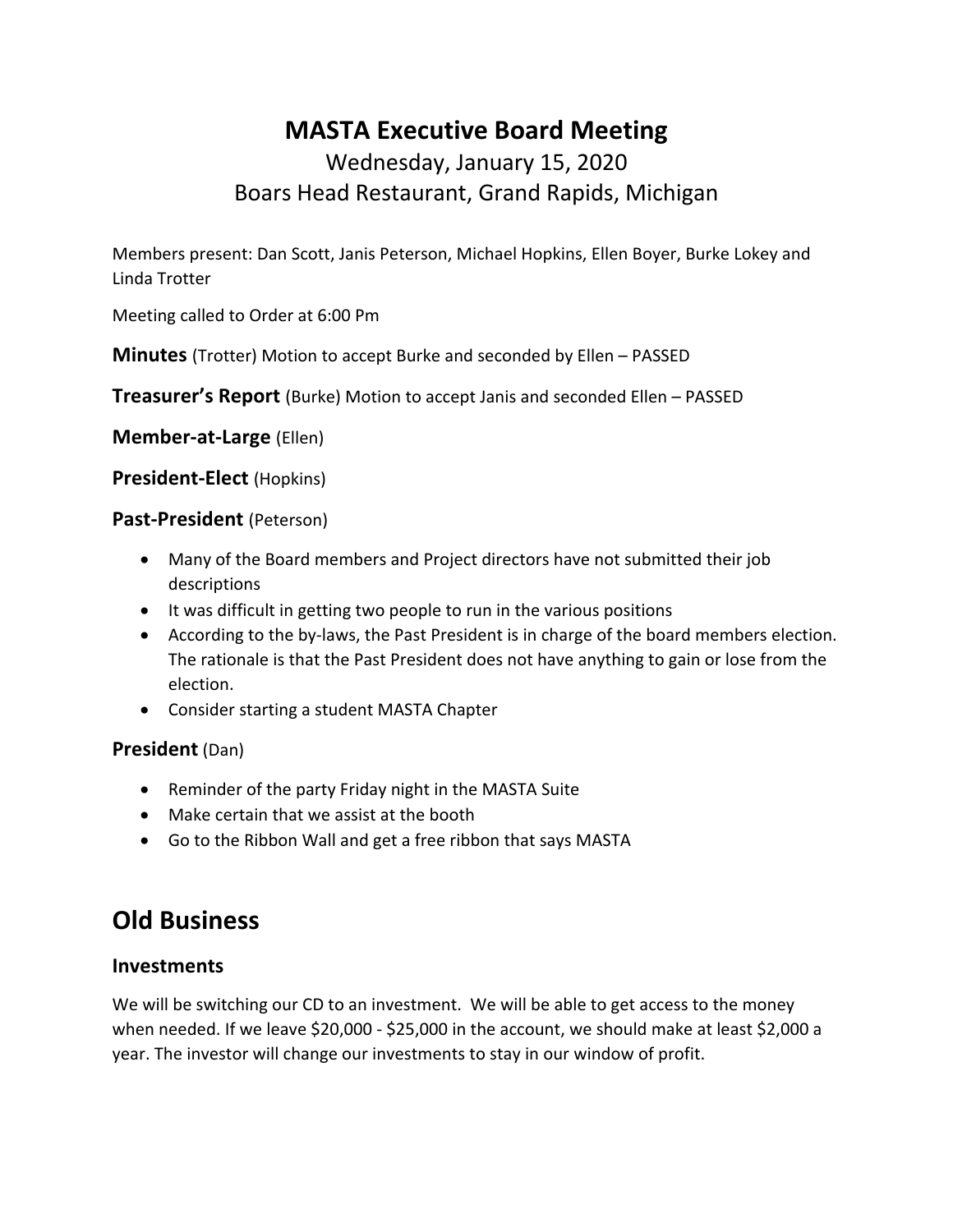#### **Insurance**

We have an insurance provider through National ASTA. This insurance covers us for 1-day events only. We are required to inform the insurance company when we have an event. MASTA camp is not covered with this insurance company. We must get coverage for the camp. Dan will meet with the insurance person at Nationals in Orlando. He thinks we should get coverage for \$500. In addition, Dan will check to see what Howell Nature Center's insurance covers.

#### **New Business**

- National Conference Gathering: Dan requested \$150 for snacks at the MASTA gathering the ASTA Conference in Orlando – PASSED
- MYAF: There is a possibility that MASTA and MSBOA will be pulling out of the MYAF due to the increase costs to the students to participate. MSBOA is covering the difference this year.
- Summer retreat will be July 2, 2020

Meeting adjourned at 8:20 PM Motion by Burke and seconded Hopkins

# **MASTA Executive Board and Project Directors Meeting** Thursday, January 16, 2020 Amway Grand (Pearl Room) Grand Rapids, Michigan

Members Present: Dan Scott, Janis Peterson, Michael Hopkins, Burke Lokey, Ellen Boyer, Nick Mosley, Jam Van Eizenga, Eric Marta, Joe Harmsen, Candace Chappell, Allison Holden, Merlyn Beard, Linda Trotter, Melissa Knecht,

Meeting called to order at 10:00 AM

Welcome and introductions

**Minutes** (Trotter) Motion to accept Peterson and seconded by Harmsen – PASSED

**Treasurer's Report** (Burke) Motion to accept Peterson and Harmsen second – PASSED

The scholarship money was withdrawn from the CD and we are now able to invest it and make more profit in our return. Reminder to use the tax exempt form.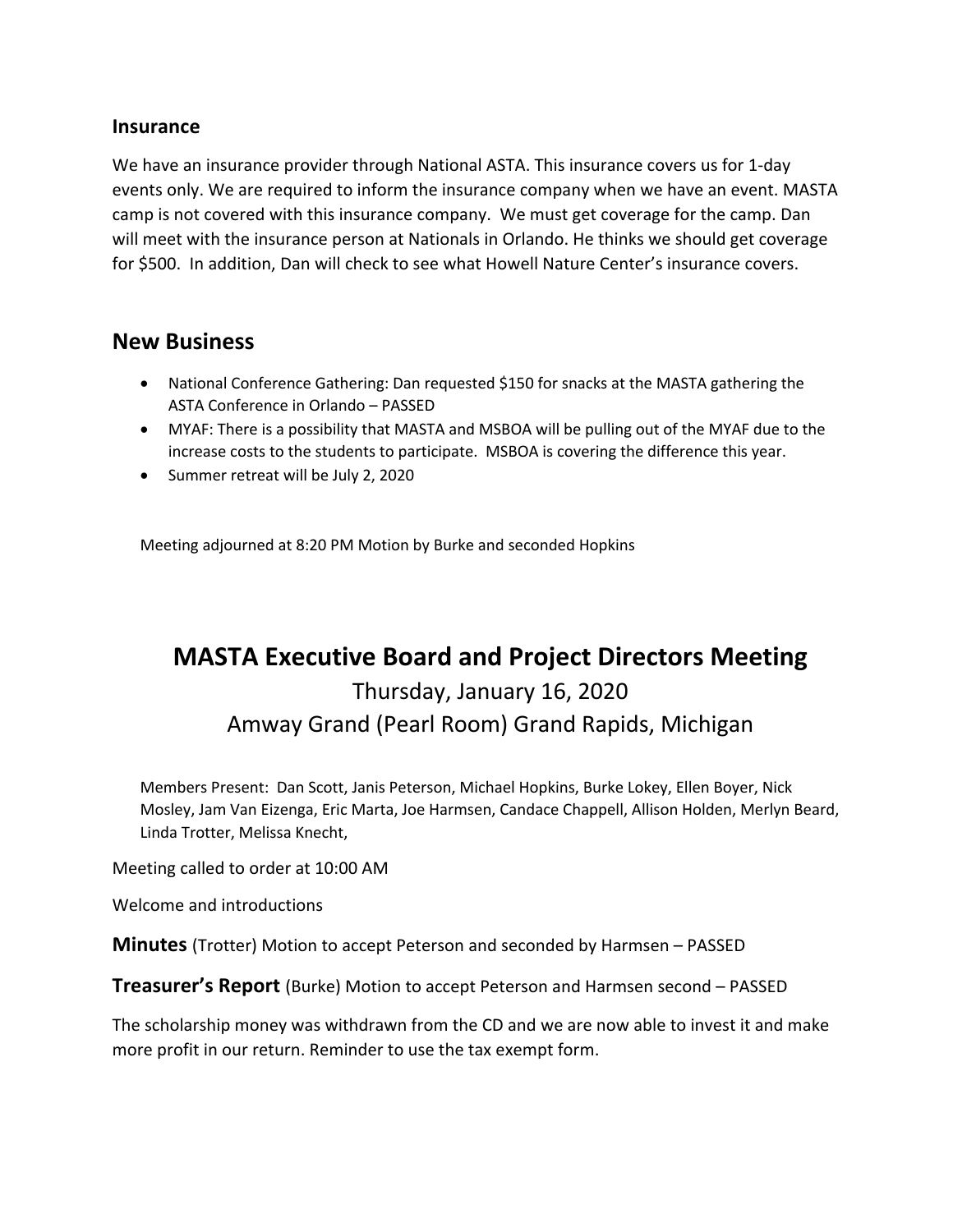#### **Member-at-Large** (Ellen)

Reminder to the board to recommend any first year teacher so that she can contact them.

#### **President-Elect** (Hopkins)

Shared information on our headliner, Rebecca McLeod

TOY nominees will be recognized at the General Meeting and all awards will be presented at the MSBOA/MASTA Teacher Orchestra Concert.

The AOY is Ryan Brinks from Troy International Academy.

#### **Past-President** (Peterson)

- Many of the Board members and Project directors have not submitted their job descriptions. She requested that they submit the job descriptions ASAP.
- It was difficult in getting two people to run in the various positions
- According to the by-laws, the Past President is in charge of the board members election. The rationale is that the Past President does not have anything to gain or lose from the election.
- Consider starting a student MASTA Chapter
- A high School chapter will be recognized North Pointe High School Orchestra with Aaron and Wendy Tenney
- Michael Hopkins, President; Jed Fritzmier, President-Elect; Burke Lokey Treasurer; Linda Trotter, Secretary; and Ingrid Dykeman, Member-At-Large

### **President** (Dan)

- Reminder of the party Friday night in the MASTA Suite
- Informal get together Thursday night after the Bobby McFerrin concert in the MASTA Suite
- Go to the Ribbon Wall and get a free ribbon that says MASTA
- There is a need for head liners for next year

Motion to fund a get together at the National Conference for \$150 by MASTA – Scott seconded by Harmsen - PASSED

#### **Chamber Music Festival** (Hopkins)

- The festival is March 2 at University of Michigan School of Music. The guest artists is the Muse Ensemble (Maria Sapen and Kyoko Kashiwagi, violins, Eva Stern viola and Katri Ervamaa, cello)
- Registration deadline is February 12, 2020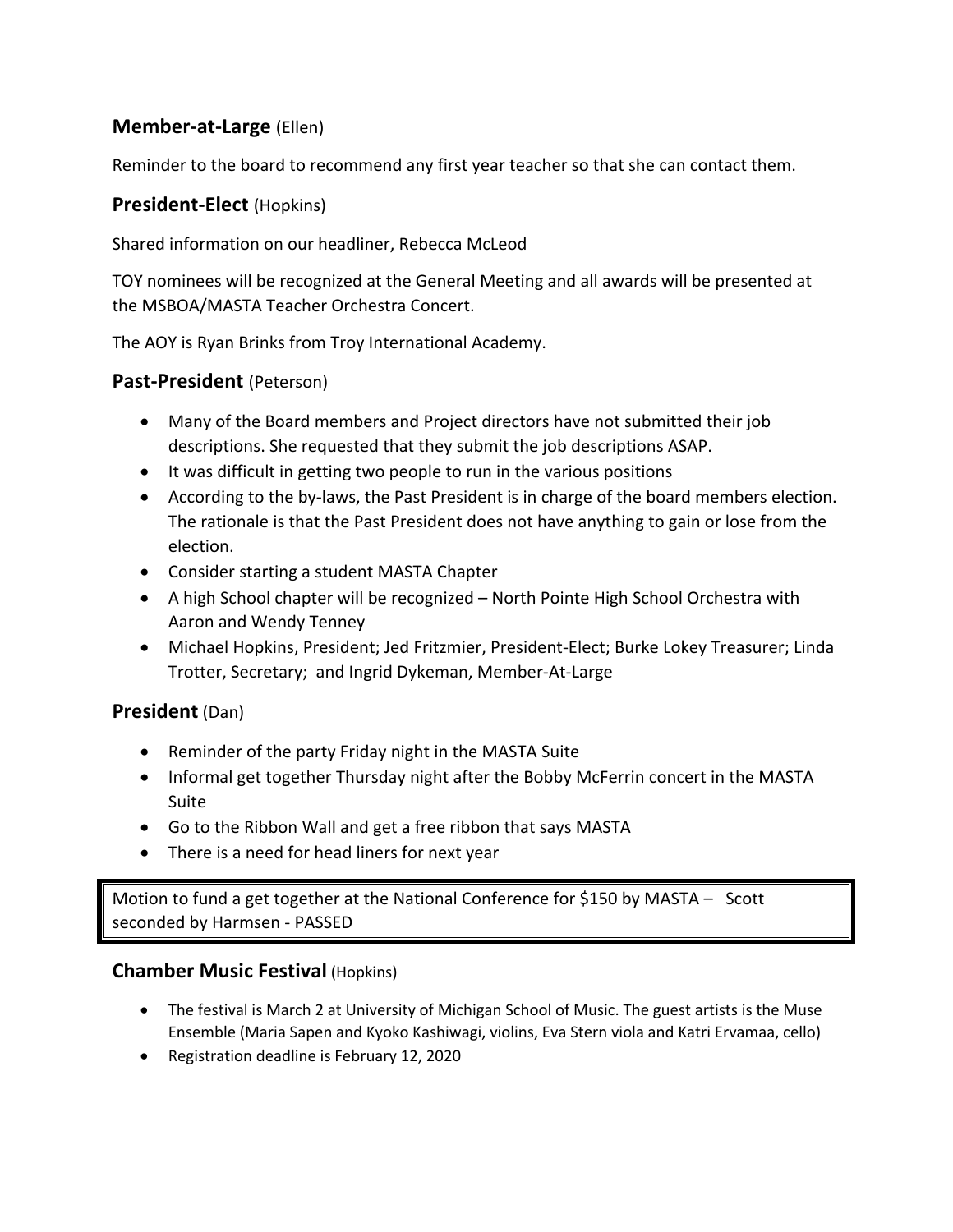• Michael stated that he would be stepping away from the Chamber Music Festival as the project director when he becomes MASTA president. He is recommending Marla Smith as the new project director. She would need to agree to this position.

#### **Membership** (Holden)

- We have upper 200 members in our membership.
- Would like to know what category the members are in; students and professional
- New teacher reimbursement should contact Joanna first and she will forward the request Burke so that the scholarship director is aware of the monies withdrawn out of the scholarship budget.
- We should update new membership request at least 2 weeks before any voting.

#### **MMC** (Van Eizenga)

- Submit sessions you must submit to MASTA so that we will be able to select those that are strings sessions
- Suggestions to use retired MASTA members at the MMC

#### **Web Master** (Mosley)

#### **Solo Competition** (Knecht)

Encourage your students to participate in the festival.

Alon Hayut a cellist from University of Michigan will be performing tomorrow evening

The competition will be November 2020 in Hillsdale Michigan

#### **Studio Teacher** (Yun/Scott)

New studio teacher workshop will be in the fall of 2020 at University of Michigan. More information to come.

There will be a students and teacher rates for college students to attend. \$25 student rates, \$55 for MASTA members and \$75 for non MASTA members

#### **MASTA Blog** (Chappell)

Please submit articles. There are several new articles coming.

#### **Outreach** (Van Eizenga)

Budget is for Professional grants and program is it \$2,000 for both or each.

Outreach will now have \$5,000 that also had \$3,500 for MASTA camp and \$2,000 is for professional and program grands.

Grants requests:

Burke Lokey - \$500.00 for a New York clinic - PASSED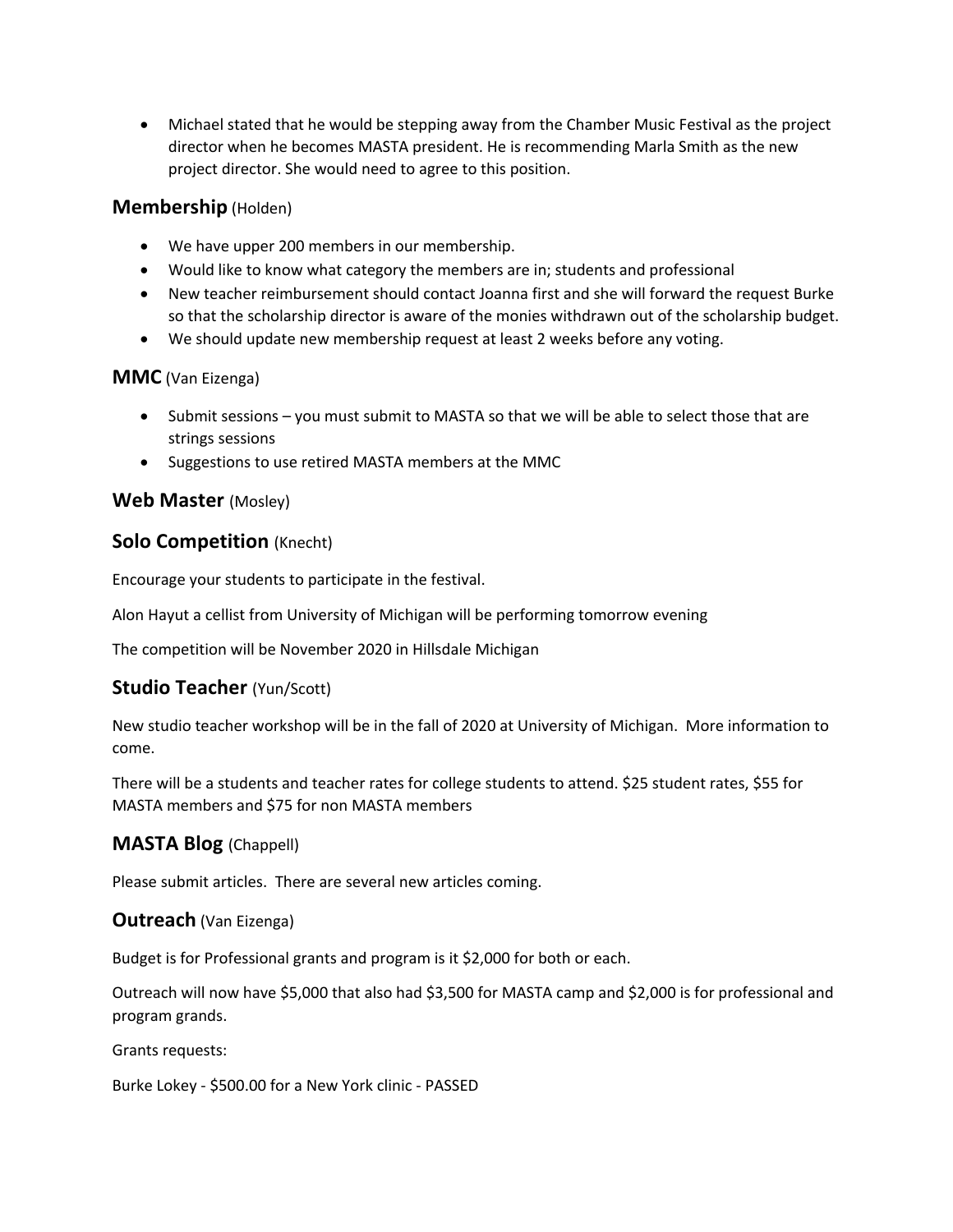Nathan Peters - \$500.00 to bring in Rodney Page for a clinic - PASSED

Andrea Yun - \$250.00 for Cello Olympics - PASSED with partial request funds

#### Motion to add \$1,000 to the Outreach budget by Peterson and second by Harmsen – PASSED

Suggestion that when people who receive a grant they send an article for the Blog about the grant and how it was used and benefited the students.

Suggestion that at least one grant per year is to be awarded to a studio teacher.

#### **MYAF** (Reed/Scott)

There is a slight problem with MYAF. More information to follow.

MEEMIC, at this time, will not acknowledge our Studio Teacher of the Year because they are nor public school teachers. We are working on this to change this.

#### **Northern Michigan** (Marta)

- Joe Harmsen is teaching full time strings
- The Marquette Symphony has a Summer Strings concert
- Mark Wood came in from Marquette as a clinician
- Adam Hall is starting a cello studio in Marquette.
- Julia Patselas from the U of Cincinnati is starting a violin studio
- Chamber Music Festival is on February 14
- Honors ensemble audition will be by video only

#### **Advertising** (Harmsen)

We have received more sponsors this year totaling \$4,330.00 for the year.

There are swag gifts for a raffle at the general meeting.

#### **Liaison Reports MSBOA** (Beard)

Discussion on what is expected from the MSBOA Liaison to ASTA.

Answer from Dan is inform us know what going on in MSBO that is happening in the string/orchestra portion of MSBOA. To continue to help bridge the relationship between MSBOA and MASTA.

We are short with string adjudicator for state solo and ensemble on March 14.

The Mid-Level String Clinics were very successful.

MASTA would like to assist with the Mid-Level string clinic in May so that we can help. Recommendation that the conductors for the clinics are announced in May.

The String Reading session is on September 26, 2020.